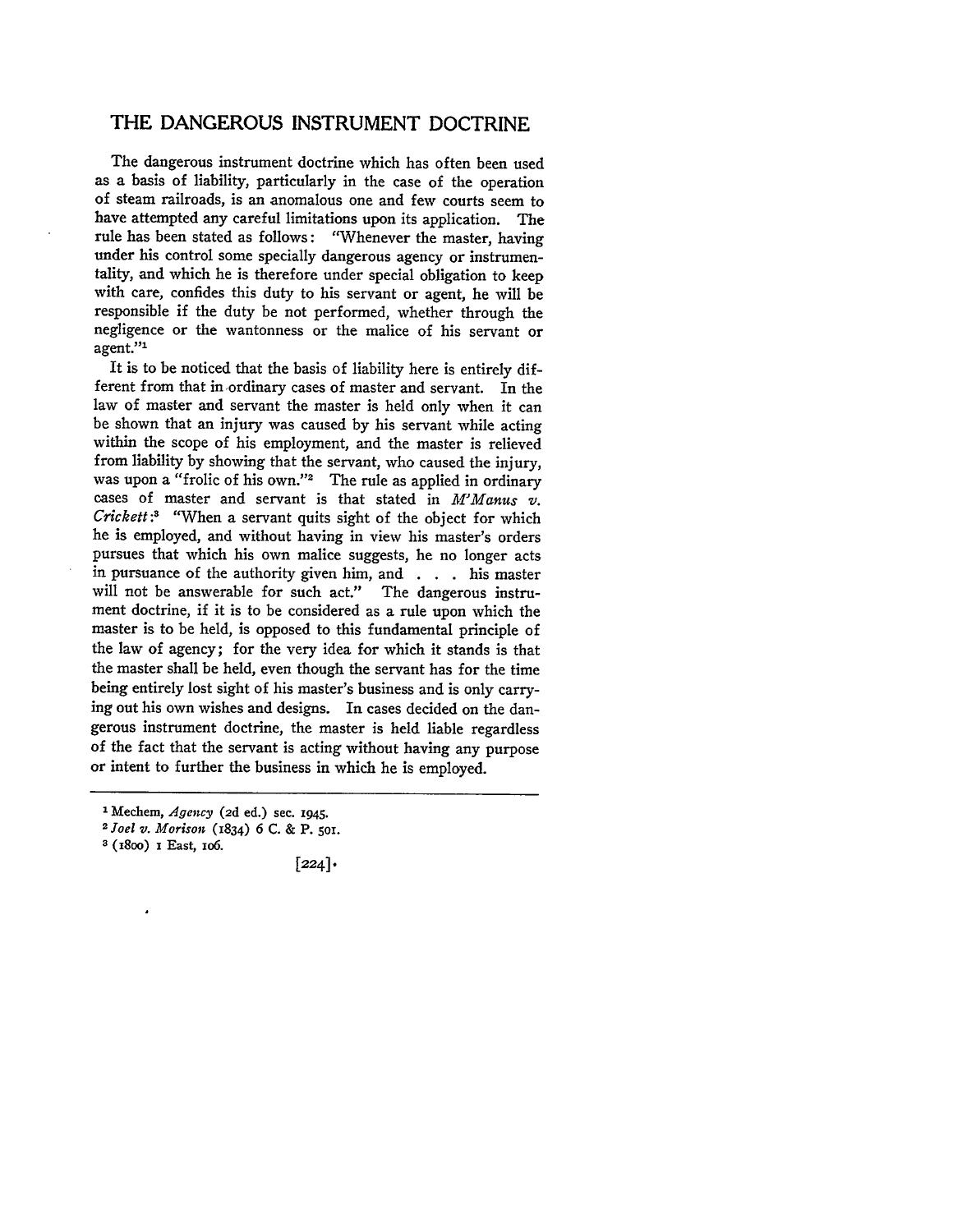Undoubtedly, many courts have attempted to apply both the ordinary rules of liability of a master for the torts of his servant and the doctrine of dangerous instruments without realizing that the two principles are inconsistent,<sup>4</sup> and the moment it is sought to put the master's liability upon the basis of acts done within the scope of the servant's employment, the doctrine of dangerous instruments is entirely unnecessary, since the ordinary rule of torts as found in the law of master and servant will determine the case. It is sometimes sought to put the liability upon the basis that the master has made the custody of the thing the servant's duty, and that therefore any improper use made of it by the seryant is merely negligence within the scope of his employment.5 The necessary conclusion from such reasoning would seem to be that it would be impossible for a servant thus employed ever to go upon a "frolic of his own" and depart from the master's business. "It is true that when using such an instrument for his own purposes to injure or frighten others or to amuse himself the servant is not keeping it safely; but it is also true that in the act he does he is not representing the master, and the injury he inflicts is the result of that act and not of a mere failure to properly keep . **. .** The distinction is not technical merely, but is made necessary by the reason upon which the rule *respondeat superior* rests."<sup>6</sup> Although in one early case<sup>7</sup> the court made the master liable because he bad entrusted a horse and carriage to his servant, this idea has been entirely overthrown, and the master is clearly relieved from liability under ordinary circumstances if the servant uses for a purpose of his own entirely the very article with which he was entrusted and which he was to care for.<sup>8</sup> If the idea of entrusting the servant with the custody of the thing is to be applied at all, as fixing the master's liability, it would seem that one who entrusts his

4 Johnson *v. C. R.* L *& P. Ry. Co.* (913) 157 Ia. 738; *Evers v. Krouse* **(19o4) 70** N. *J.* L. **653;** *Alsever v. Minnesota etc. Ry.* Co. *(i9o2)* **I5** Ia. 338; *Black v. Rock Island A. & L. R. R.* Co. (I9g9) **x25** La. ioi; *M'erschel v. Louisville, etc. R. R. Co.* (i9o5) *2r* Ky. *620; Barmore v. Vicksburg, etc. Ry. Co.* (i9o4) **85** Miss. 426.

**5** *Euting v. C. & N. W. Ry. Co.* (19o2) *i6* Wis. **13.**

*6 Galveston, etc. Ry. Co. v. Currie* **(19o6)** ioo Tex. 136.

*<sup>7</sup>Sleath v. Wilson* (1839) **9 C.** & P. 607. *<sup>8</sup>Storey v. Ashton (1869)* L. R. 4 *Q.* B. 476; *St. L. S. W. Ry. Co. v. Harvey* (igo6) **i44** Fed. 8o6; *Slater o. Advance Thresher Co. (i9o6) 97* Minn. **305.**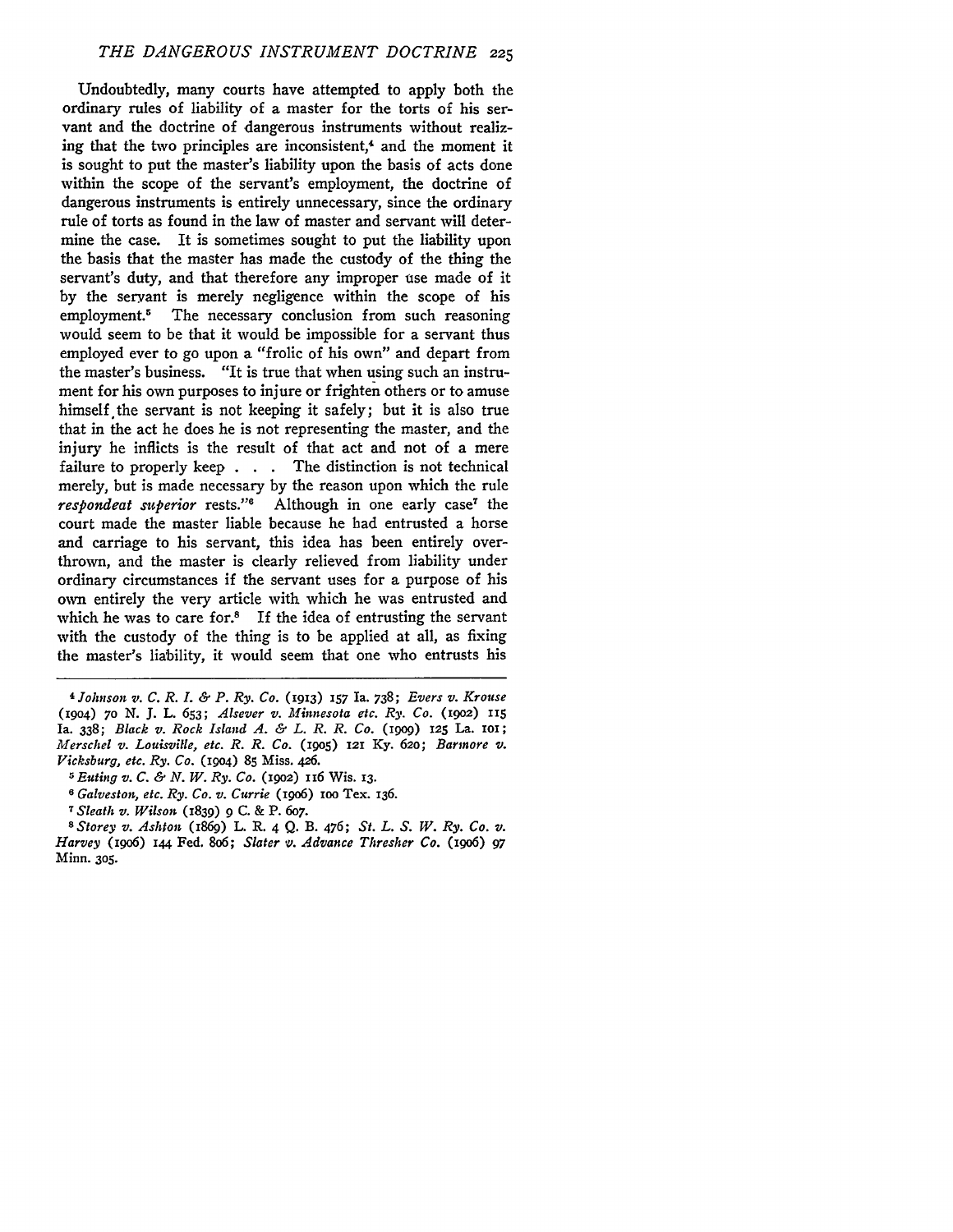servant with a dangerous instrument is liable because of its dangerous character, even though the servant uses it entirely outside the scope of his employment, and upon a "frolic of his own." Though the master is sometimes liable for such misuse of the dangerous instrument, it is doubtful whether any court would carry the doctrine so far as to hold the master liable at all times and under all circumstances because of this entrusting.<sup>9</sup>

In this connection it is not proposed to discuss whether the doctrine of dangerous instruments is sound, or whether, if sound, it has been properly applied in all cases. So far as courts have adopted it, what are the limits of its application? If the master is not liable for merely entrusting something to his servant with which he has done an injury, but is liable because the thing entrusted is inherently dangerous, what are the limits of his liability for its misuse? To make the master liable for its misuse, or the consequences of its misuse by the servant to whom he has entrusted it, at any time or place, would certainly be carrying an extreme doctrine beyond any reasonable limits and would seem to place an arbitrary and unreasonable liability upon him.

A number of theories have been advanced as explaining the basis **of** liability in the dangerous instrument cases. It has been suggested in several cases<sup>10</sup> that the liability is similar to that established in the case of *Fletcher v. Rylands;"l* namely, "that the person who for his own purposes brings on his land, and collects and keeps there, anything likely to do mischief if it escapes, must keep it in at his peril." The liability has also been compared to that placed upon the owner or keeper of vicious or wild animals, 12 an idea suggested in *Fletcher v. Rylands* as the basis of that decision. But in each case the only resemblance to the dangerous instruments doctrine is that a liability seems to be put upon a person apart from negligence such as is required to be shown in other classes of cases. Though such liabilities are

*D Toledo, etc. Ry. Co. v. Harmon* (1868) 47 Ill. **298.** In attempting to place some limit upon the master's liability the court emphasized the time and place of entrusting. If, "When employed in the discharge of his duty, or while engaged in operating their engines and machinery on their road . . . he wilfully perverts such agencies to the purpose of wanton mischief and injury, the company should respond in damages." *<sup>1</sup>*

*<sup>0</sup> Cleveland, T. & V. R. R. Co. v. Marsh* (igoo) **63** Oh. St. **236;** *Penas v. C. M. & St. P. Ry. Co.* (igio) **112** Minn. **2o3.**

**<sup>11</sup>**(1866) L. R. i Ex. **265;** affirmed (1868) L. R. **3** H. L. Cas. **330.** *2 2 Penas v. C. M. & St. P. Ry. Co., supra.*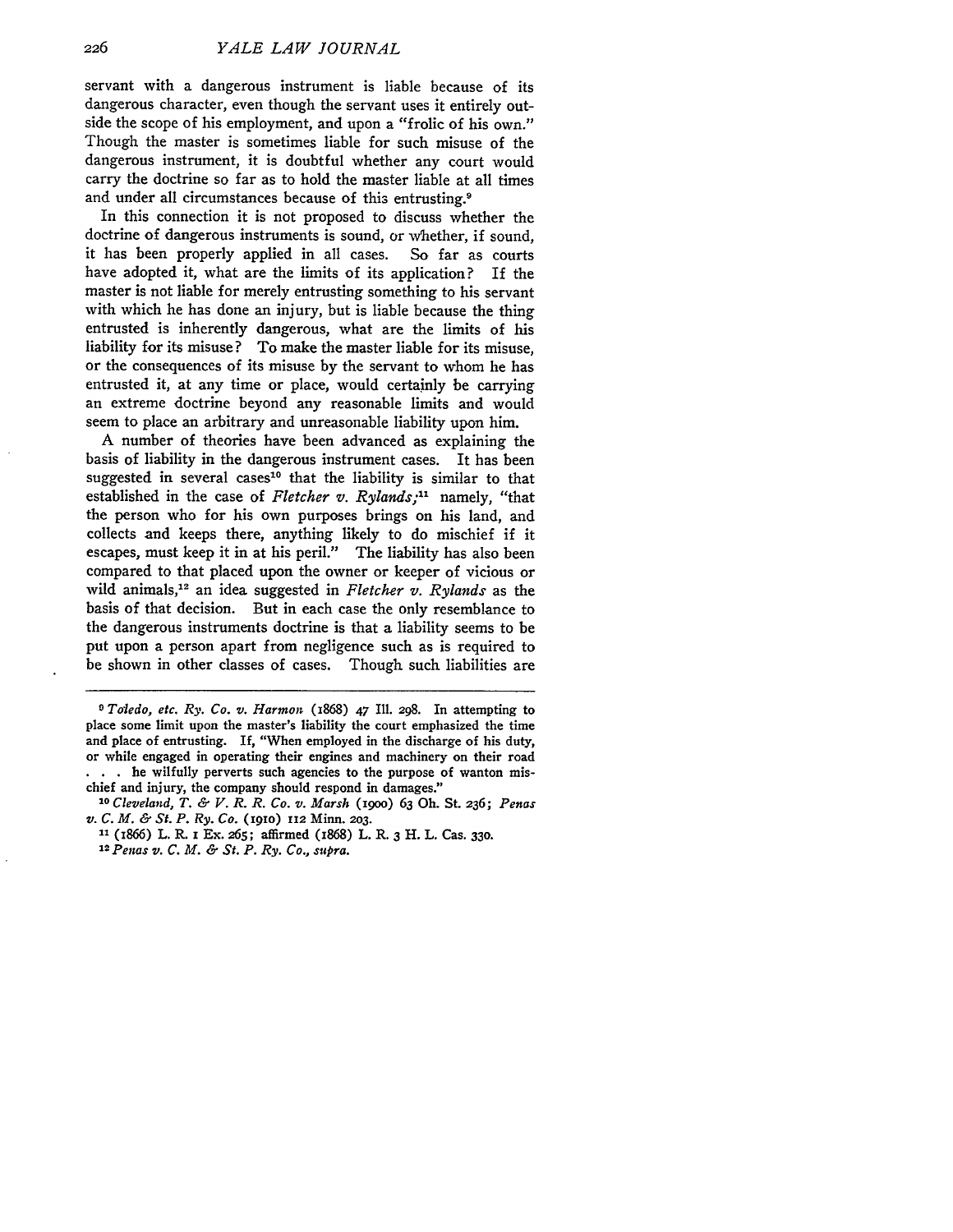not numerous, it does not follow that they are all based upon the same principles, or governed by the same law, or limited in the same manner. A comparison has also been suggested with the "turn table" cases.<sup>13</sup>

Except for the fact that the liability for injury is not based on negligence as ordinarily applied, it seems difficult to compare the rule of *Fletcher v. Rylands* with the dangerous instrument doctrine, or to find in such comparison any limitation upon liability which may be applied in this peculiar class of cases. No very great resemblance can be made out between the storage of such a force as water in a reservoir and the ownership of a railroad torpedo. Clearly every possessor of a raiload torpedo or other like explosive is not ordinarily held to liability on the principle set forth in *Fletcher v. Rylands.* When it comes to such acts as blowing the whistle of or letting off steam from a locomotive engine, any possible comparisons seem even more remote. So also, the cases of injuries resulting from the vicious propensities of animals, or the escape of wild animals do not bear any striking resemblance to injuries from wilful misuse of the whistle, or steam exhaust of an engine, or the improper use of a railway torpedo. Neither does the *Fletcher v. Rylands* rule, or any rule of law concerned with the keeping of animals, aid in any way in determining what are dangerous instruments, or<br>explaining the apparent inconsistencies in the decisions. But explaining the apparent inconsistencies in the decisions. none of these suggestions have been followed out **by** the courts to aid in fixing limits to the master's liability for the misuse **by** his servants of dangerous instruments. The so-called "turn table" cases<sup>14</sup> presenting the idea of attractive nuisances, might suggest a comparison in cases where the railroad company allows a torpedo to be exposed so that a child finds it and is later injured while examining it. But the idea of these cases does not seem to be applicable, or to account for the result as in cases where the injury is done **by** the deliberate act of a servant done for his own purpose and without reference to carrying out his master's business. It is true that there is running through the cases the general idea that one who keeps something which is particularly dangerous, and which is especially apt to do injury to third persons, has placed upon himself a duty of special care to prevent it from doing injury. In this respect, the one who

*<sup>13</sup>Harriman v. Pittsburg, etc. Ry. Co.* (1887) 45 Oh. St. **ii.**

<sup>14</sup> Cooley, Torts (3d ed.) p. 1270, n. 38.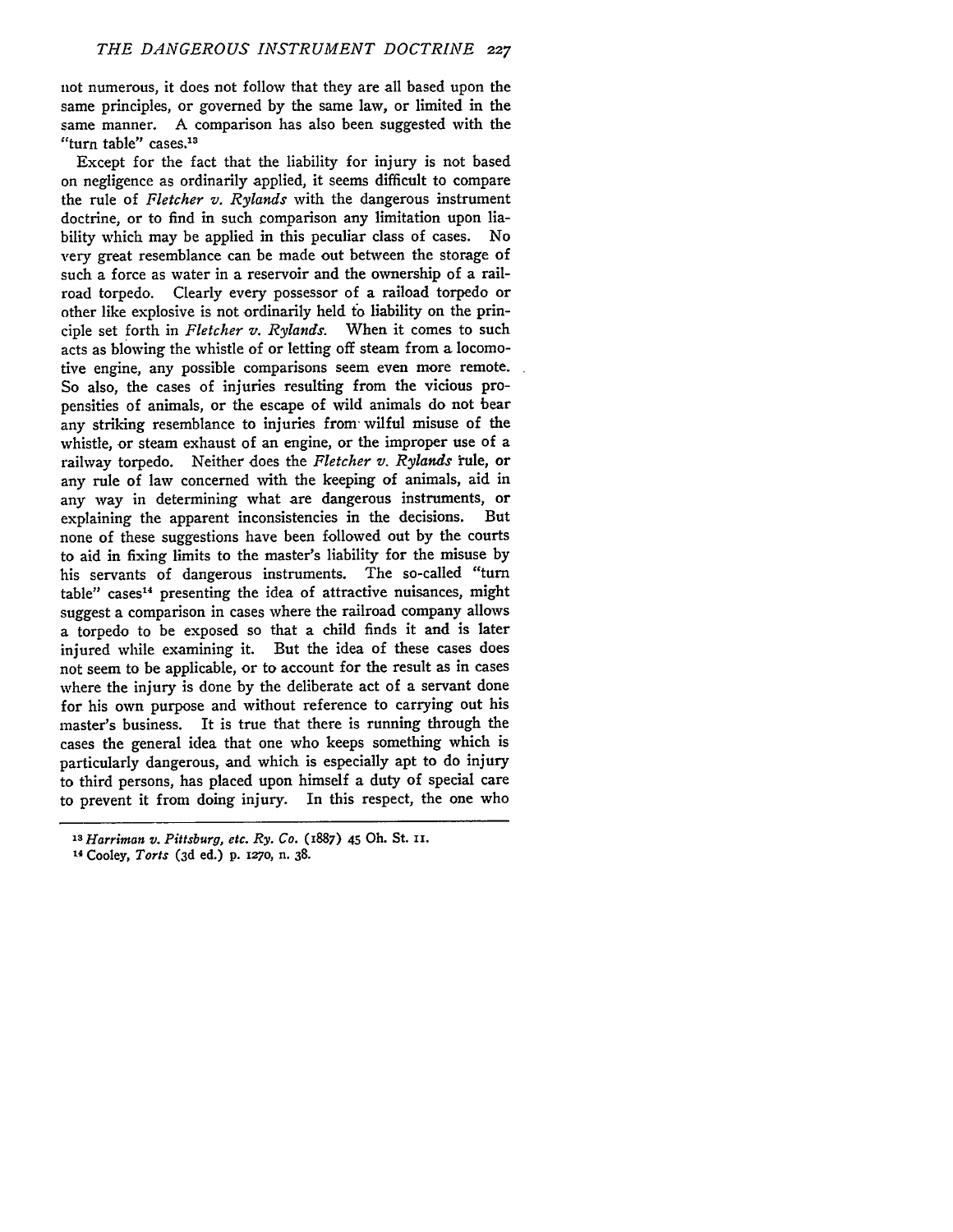entrusts a dangerous instrument to his servant is held to a somewhat similar liability, in that he is held to a standard of liability which is not measured by the ordinary responsibility of a master for the acts of his servant, as established in the law of agency. If the duty is not performed, it is immaterial that the servant acted outside the scope of his employment in making improper use of the instrument; for the master may nevertheless be held. But the courts have not carried out the analogy further than this, and have not placed the master's liability upon the results of such cases further than to suggest and sustain the general proposition, that one may have a duty of extreme care and be held to an unusual liability.

Though the entrusting of the servant with the dangerous instrument is often given as the reason for the master's liability, it can hardly be imagined that any court would go so far as to hold the master at all times and under all circumstances for any misuse which the servant might make of it, after once giving the custody of the thing to him. The limitation upon the doctrine which it is desired to suggest is, that the master's liability is dependent upon whether the misuse of the dangerous instrument, which caused the damage, was such a misuse as might reasonably have been contemplated or expected **by** the naster. And in considering this question, notice must be taken not only of the character of the thing with which the servant has been entrusted and the way in which it might be considered particularly dangerous, but also the place and manner of its use which is contemplated **by** the master, and the special temptations which the experience of mankind shows that there may be to misuse it, considering its character and the circumstances under which it is expected to be employed.

In all the cases which the courts have put squarely on the dangerous instrument doctrine, the element of play or mischief has entered into the misuse of the instrument rather than any actual evil intent to do injury because of some personal enmity or ill-will toward the person injured. It is true that the words "wilful" and "malicious" are used in many of the cases in describing the servant's conduct, having reference, however, only to the fact that the servant had no purpose of the master in view, and was actuated only **by** his own motives.15 The use of the

*<sup>15</sup> Regan v. Reed* (igoi) *96* Il1. **App.** 460; *C. B. & Q. R. R. Co. v. Dickson* (1872) *63* IM. 151; *Bittle v. Camden, etc., R. R. Co.* **(893) 55 N. J.** L. 615.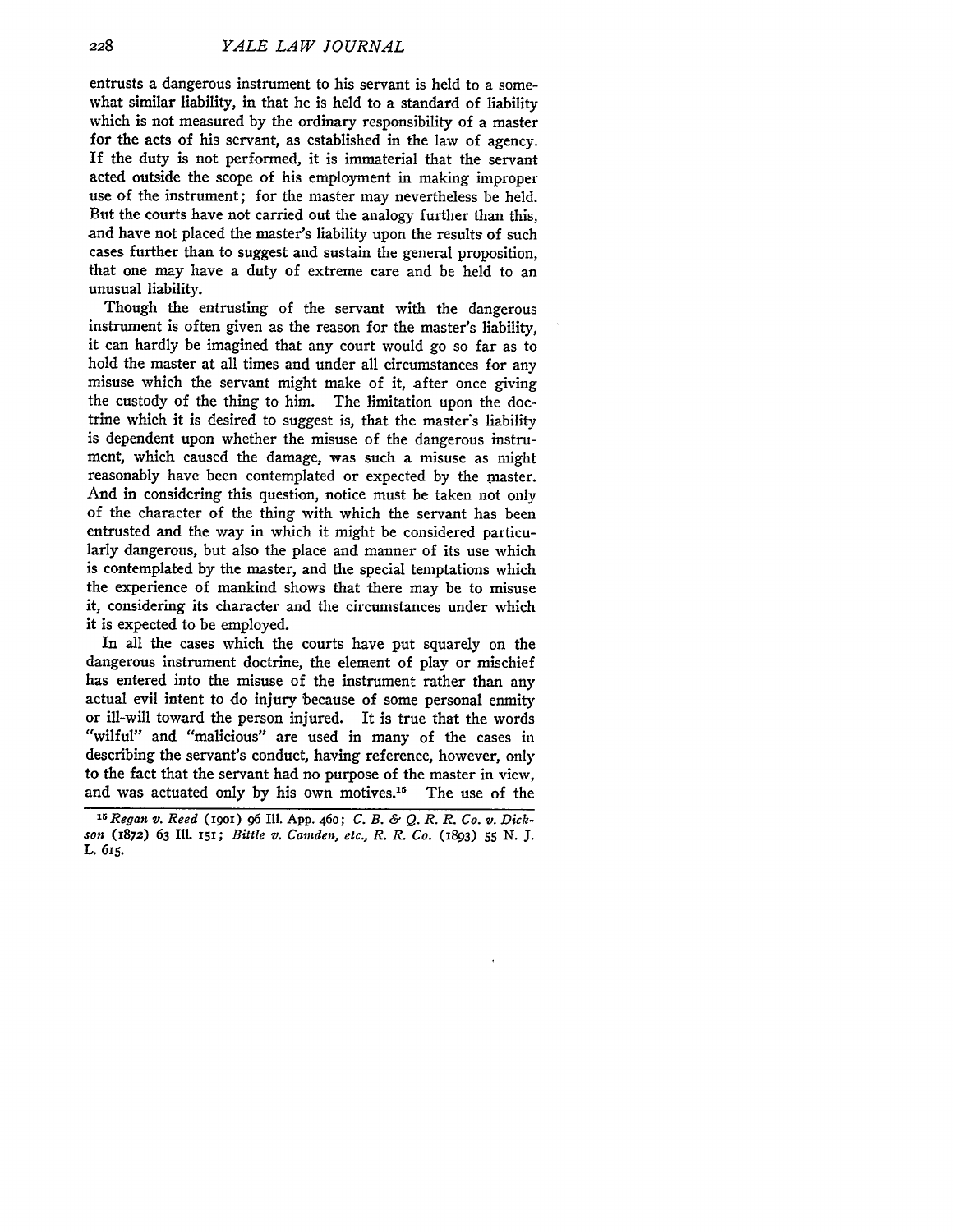term "malice" in this connection seems to correspond with the definition given in an early slander case, where it was said: "Malice in common acceptation means ill will against a person, but in its legal sense it means a wrongful act, done intentionally, without just cause or excuse."<sup>16</sup> In none of the cases does it appear that there was a preconceived and deliberately planned attempt to injure another, and that the masters' appliances were only used to carry out the agent's evil designs. It can hardly be imagined that any court would hold the master for such injuries done by a servant, though committed with the instruments of the master. If the master commits to a servant the care of a dangerous instrument which is particularly liable to playful misuse, why should he not be responsible when such a misuse as might reasonably have been anticipated has actually taken place and been the cause of an injury? It would seem that the dangerous instrument doctrine should be carried out only so far as the master had reason to contemplate such a misuse of the article, which has caused the injury for which he is sought to be held as a foreseeable result of the entrusting of such an instrument to his servant under the circumstances of the particular case.

Such a basis of liability may explain the result in a recent  $case, <sup>17</sup>$  in which a railroad company having entrusted railroad torpedoes to its brakeman was held not to be liable for an injury which was brought about in the following manner: The brakeman to whom the torpedoes were entrusted, used one of them as a weight in order to throw a note to a young woman who lived near the right-of-way. It was picked up by a third person, carried into the house, and placed on the stove where it exploded and injured the plaintiff, the parties being ignorant of its dangerous character. The case was decided on the theory that the act was not within the scope of employment of the servant entrusted with the torpedo, though .an earlier case in the same court<sup>16</sup> seemed clearly to have established the dangerous instrument doctrine. The fact of entrusting the care of a'thing to a servant as fixing the scope of his employment has long ago been done away with. But the result in the above case might be sustained on the reasoning previously suggested; namely, that

*<sup>18</sup>Bromage v. Prosser* (1825) 4 **B.** & **C. 247.**

**<sup>17</sup>***Johnson v. C. R.* L *& P. Ry. Co.* (913) **157** Ia. **738.**

**<sup>18</sup>** *Alsever v. .l. & St. L. Ry. Co.* (19o2) **115** Ia. 338.

 $T7$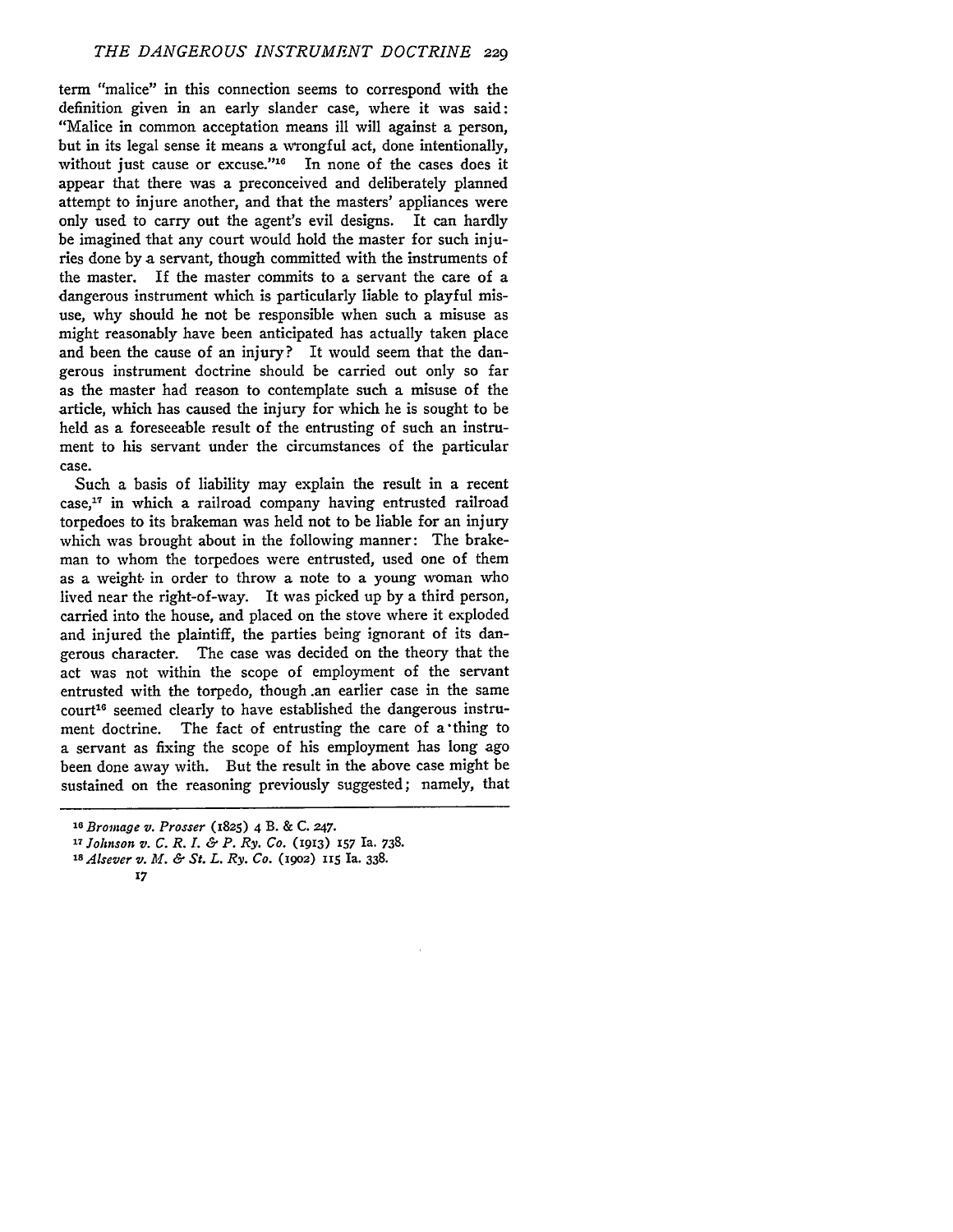the master should not be held liable since the torpedo was not used by the person to whom it was entrusted in the manner in which it was dangerous. Any other weight would have done as well to accomplish the brakeman's purpose. He did not do this act because he had been entrusted with a dangerous instrument, nor was he attempting to make use of the dangerous qualities of the thing with which he had been entrusted. There was not such a misuse of the article as the railroad company in entrusting it to its servant could reasonably have anticipated because of its dangerous character.

This limitation on the master's liability, which would sustain such a result, was reached in the case of *Obertoni v. B. & M. R. R.19* without discarding the whole dangerous instrument doctrine. Here a brakeman and a flagman used a signal torpedo to toss back and forth, and finally left it, where it was found by a boy who was injured by it. Here the dangerous qualities of the thing were not being made use of by the servant to whom the instrument had been entrusted. Whether it was thrown off of the defendant's right of way or not should not be decisive;<sup>20</sup> for it would seem that the company should be held, had he thrown it off of the defendant's right of way, making use of it as an explosive; as, for instance, to frighten someone or attract his attention. He would, then, be making use of it in the manner in which it is particularly subject to misuse. How far away the servant might go from his place of employment and still bring a responsibility upon his master will be discussed later. But, in entrusting the servant with a dangerous instrument which is particularly subject to playful misuse, the master ought to be liable only so far as the thing is used in the manner and under circumstances which might have been contemplated, or were reasonably to have been expected beforehand by reason of the peculiar quality of the thing. When the servant thus makes use of the dangerous propensities of the instrument with which the master has entrusted him, the master ought to be held liable for the injury which may result to third persons. So far as an injury caused by an instrument commonly called dangerous may be attributed to the negligence of the servant while acting within the scope of this employment, the ordinary doctrines of the law of master and servant in fixing a liability upon

**<sup>19 (19</sup>o4)** 186 Mass. 481.

*<sup>20</sup> Cleveland, etc. R. R. Co. v. Marsh* (1goo) 63 Oh. St. 236.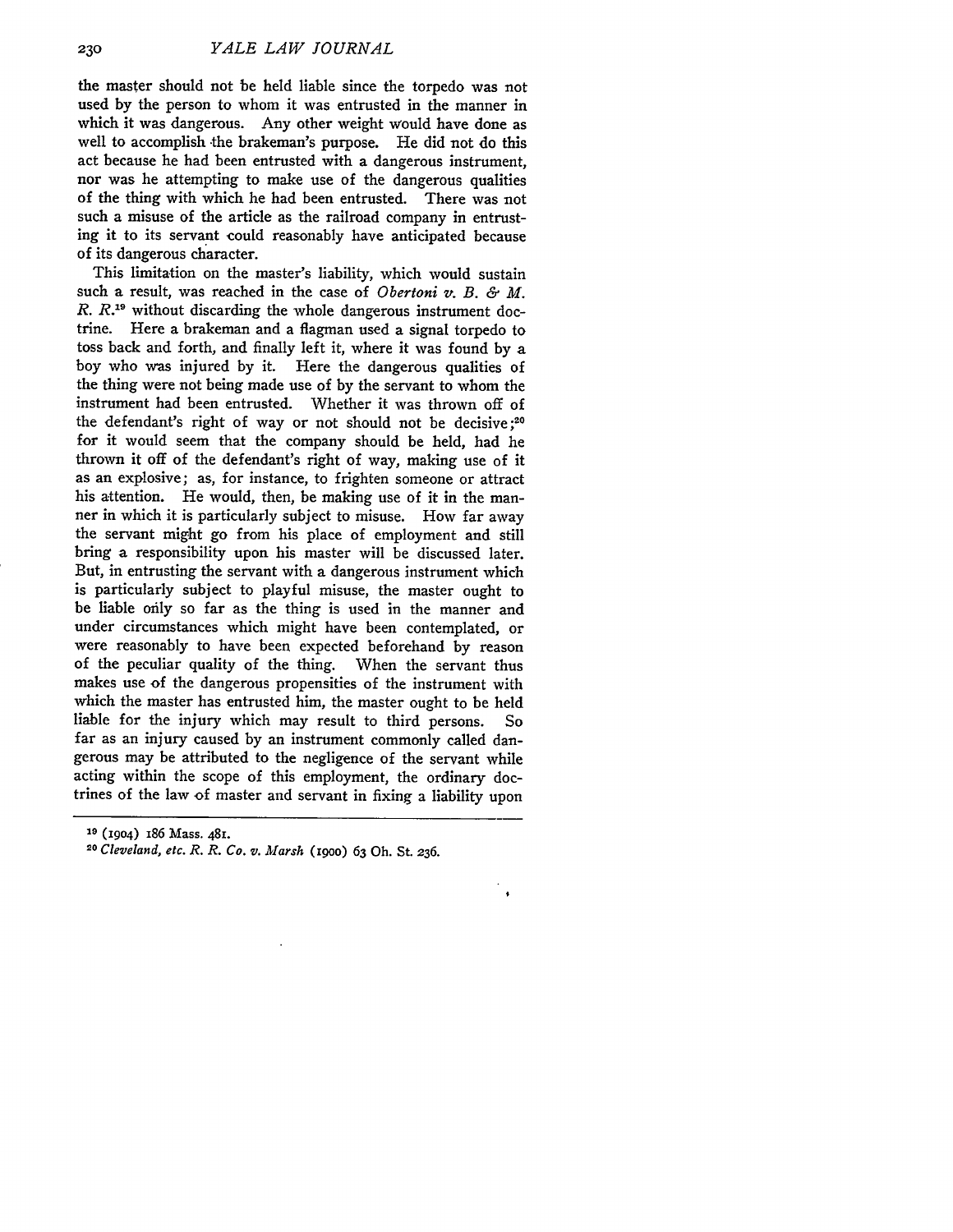the master for the wrongful acts of the servant done within the scope of his employment, will take care of the case and the peculiar doctrine of dangerous instruments is not invoked.

In considering what sort of misuse may reasonably be contemplated, both the time and the place where the instrument is to be used should be considered. If a brakeman should take a railroad torpedo with which he had been entrusted to a lunchroom near the railway tracks and there misuse it as an explosive for some playful purpose, it is submitted that the railroad company should be liable for any injury resulting, while if he should take it with him to a dance or a picnic and cause an injury in a similar manner, the company should not be held. In the first case, the misuse is of a sort that may reasonably be expected, considering the nature of the thing and the time and place of its proper employment, while in the second case, the misuse is far beyond the mere temptation to misuse which might be brought about **by** the mere entrusting of the thing to the servant in this particular line of work. It shows too much of deliberate purpose of the servant, entirely unconnected with his employment and not necessarily or reasonably to be attributed to any temptation induced **by** entrusting him with the thing. One might buy a cannon cracker or other explosive and take it to the picnic, and the mere fact that the employment of the servant has made the securing of an explosive easy, should not connect the master with it in any such way as to bring a liability upon him for its misuse. The scope of the employment is important in this connection only for the purpose of determining the probable misuse which the master might have reason to expect that the servant might be tempted to make of the thing, because of the fact that he has been entrusted with it in his employment.

The place and character of the employment will have a very considerable bearing upon the temptation to misuse, since a certain misuse may be much more likely to occur in one employment than in another. This may to some extent explain the fact that the misuse of many of the appliances employed in the operation of railway trains are treated under the dangerous instrument doctrine, while the misuse of similar forces or appliances elsewhere will not subject the master to liability, even though the motive of the servant may be the same in the one case as in the other.<sup>21</sup> By the very character of his employment, the railroad

*21 Canton etc. Co. v. Pool* (9oo) **78** Miss. **147.**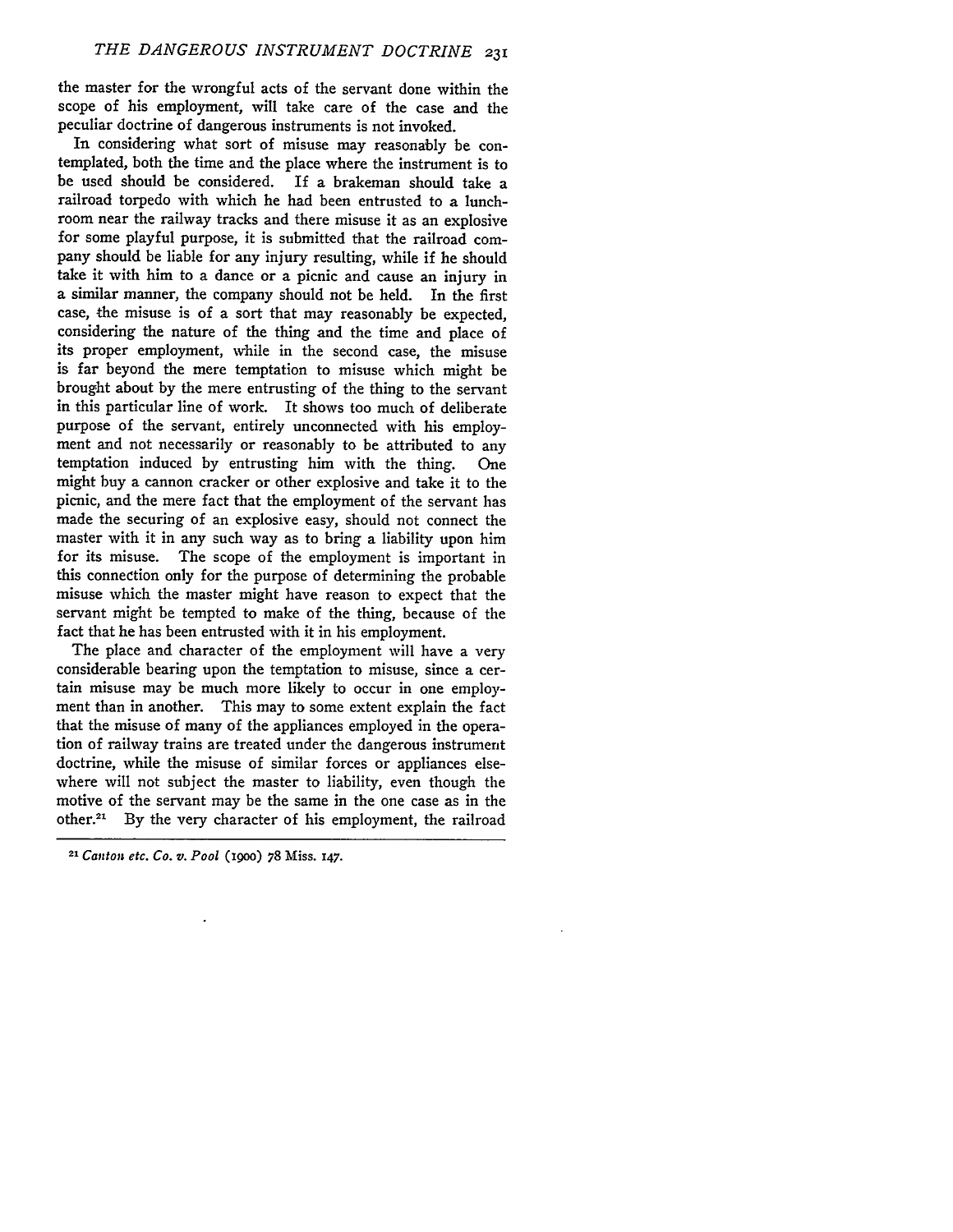employee is removed from association and contact with people generally. This is particularly true of the engineer and fireman, and to a great degree also of the whole crew of a freight train. The somewhat solitary character of these employments as they exist for most of the men so engaged, and the fact that there may be considerable periods of idleness or inactivity, during which they are compelled to remain at their places of duty, may give temptation for the perpetration of playful pranks which would not be present to any such degree in other employments. The distinctions between the use of certain instrumentalities in connection with the operation of a steam railroad and a very similar use in other occupations, where such things are held not to be dangerous instruments and the master is not held to any liability when the servant has used them for a purpose of his own, must otherwise seem arbitrary. The suggestion that a different rule should be applied to railroads than to other corporations or individuals<sup>22</sup> is an astounding proposition for any court to suggest.

That the question of what is a dangerous instrument is, and must be, determined to a very considerable extent by the surroundings and circumstances under which the thing is intended to be used, seems apparent. It may be an arguable question whether anything may properly be spoken of an inherently dangerous **;28** for if so, then whatever is a dangerous instrument in one situation, would seem to be so under all circumstances. But a thing is dangerous only as it may require a particular amount of care to prevent it from doing harm, or, as applied to the particular situation under discussion, as there may be a special temptation to misuse it under the circumstances in which it is intended that it should be employed. It is difficult to see that there is anything more inherently dangerous about the whistle on a locomative than in the warning signal on an automobile, yet there may be a particular temptation for the engineer to misuse the one, so that this fact constitutes one of the perils which the master must answer for in entrusting it to his servant and employing it in his business, while there may be no particular temptation under the ordinary conditions of his employment for

*<sup>22</sup>Stewart v. Cary Lumber Co.* **(907) 146 N.** C. **47;** *Bittle v. Camden, etc. R. R. Co.* (1893) **55 N.** J. L. 615; *Nashville, etc. R. R. Co. v. Starnes* **(1871) 9** Heisk. (Tenn.) **52.**

*<sup>2</sup> =Barmore v. Vicksbur.q, etc. Ry. Co.* (1904) **85** Miss. 426.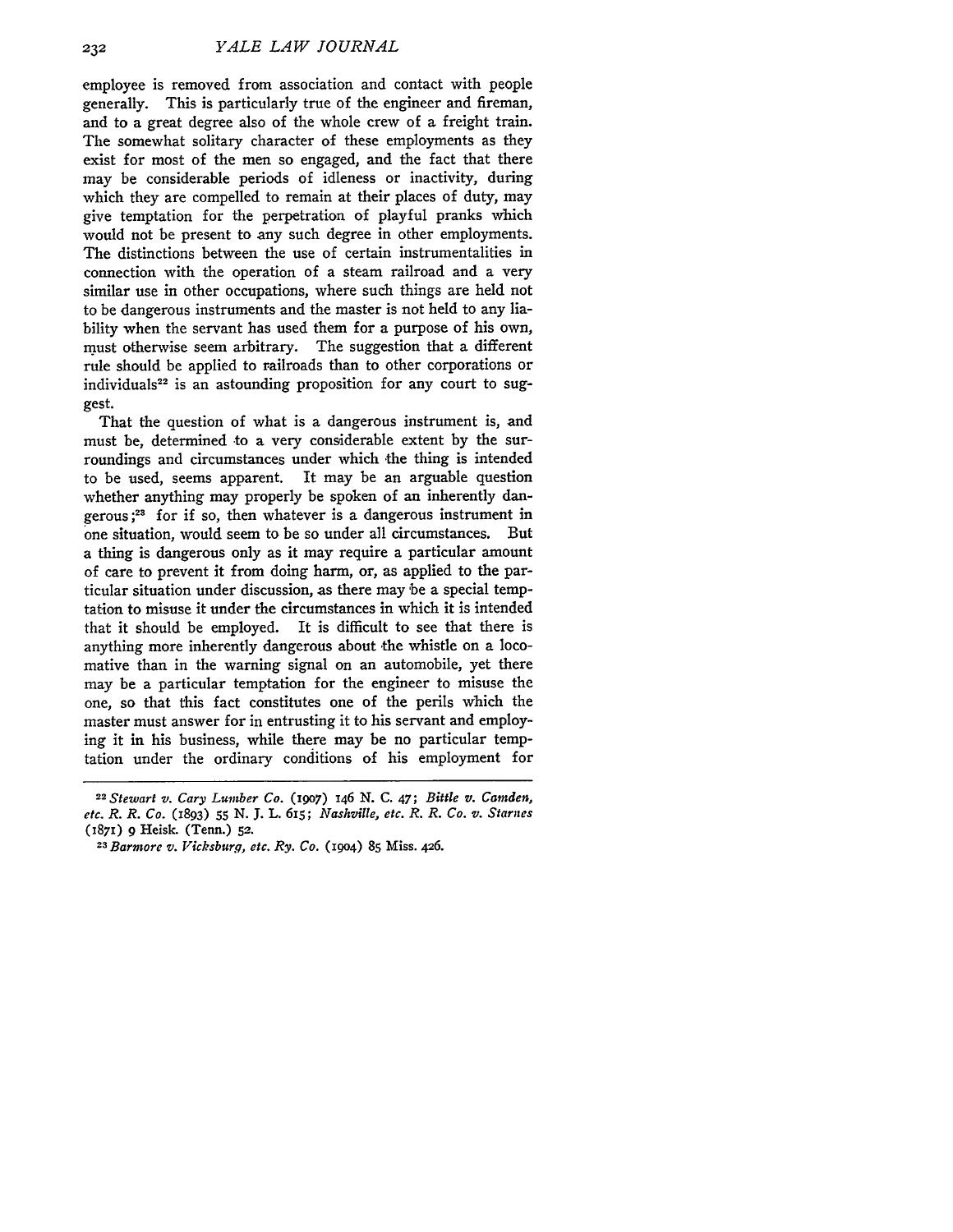misuse on the part of the chauffeur who is entrusted with the warning signal of a motor car.

As has previously been pointed out, the cases in which a master has been held liable on the dangerous instrument doctrine have to do with some playful misuse of the instrument on the part of the servant. Under the theory here suggested, the motive of the servant in making a misuse of the instrument would be of supreme importance; for the master may have reason to expect a playful misuse of an attractive thing which he entrusts to his servant in a particular employment, while it could hardly be imagined that one could expect a deliberate perversion **by** the servant of the instrumentality entrusted to him in order to accomplish his own evil designs. If such a misuse were made, it can hardly be thought that it flowed from, or was in any way connected with the entrusting **by** the master, so that he had reason to expect such a misuse to be made. It can hardly be supposed that the servant did the act as a result of the entrusting **by** the master; for it is reasonable to suppose that he would have in some other way accomplished his evil purpose, even though the means might not have been as convenient. "Men are but boys grown tall." It is reasonable, therefore, to expect that a playful misuse of certain things may occur under certain circumstances and in certain occupations.

In considering the time and place where the wrongful act is done, the same test may be applied. The temptation to misuse the dangerous instrument may reasonably be expected at, or near the place where the servant is employed, and where he is supposed to use or have the custody of the thing. This is a peril quite directly connected with the work which the master has undertaken and for which he should be liable as one of the incidents of his business; for it is as much to be expected near the master's premises as actually upon them. If the mere entrusting alone does not fix an absolute responsibility upon the master for a misuse at any time or place, then it must be only for such misuse as might reasonably have been expected as incidental to the entrusting of the servant with the thing, and this must be judged **by** the character of the thing entrusted, together with the consideration of the time and place and the character **of** the employment in which it is to be used. The special and peculiar temptation to do so, and the experience of mankind must be called upon to determine whether certain instrumentalities or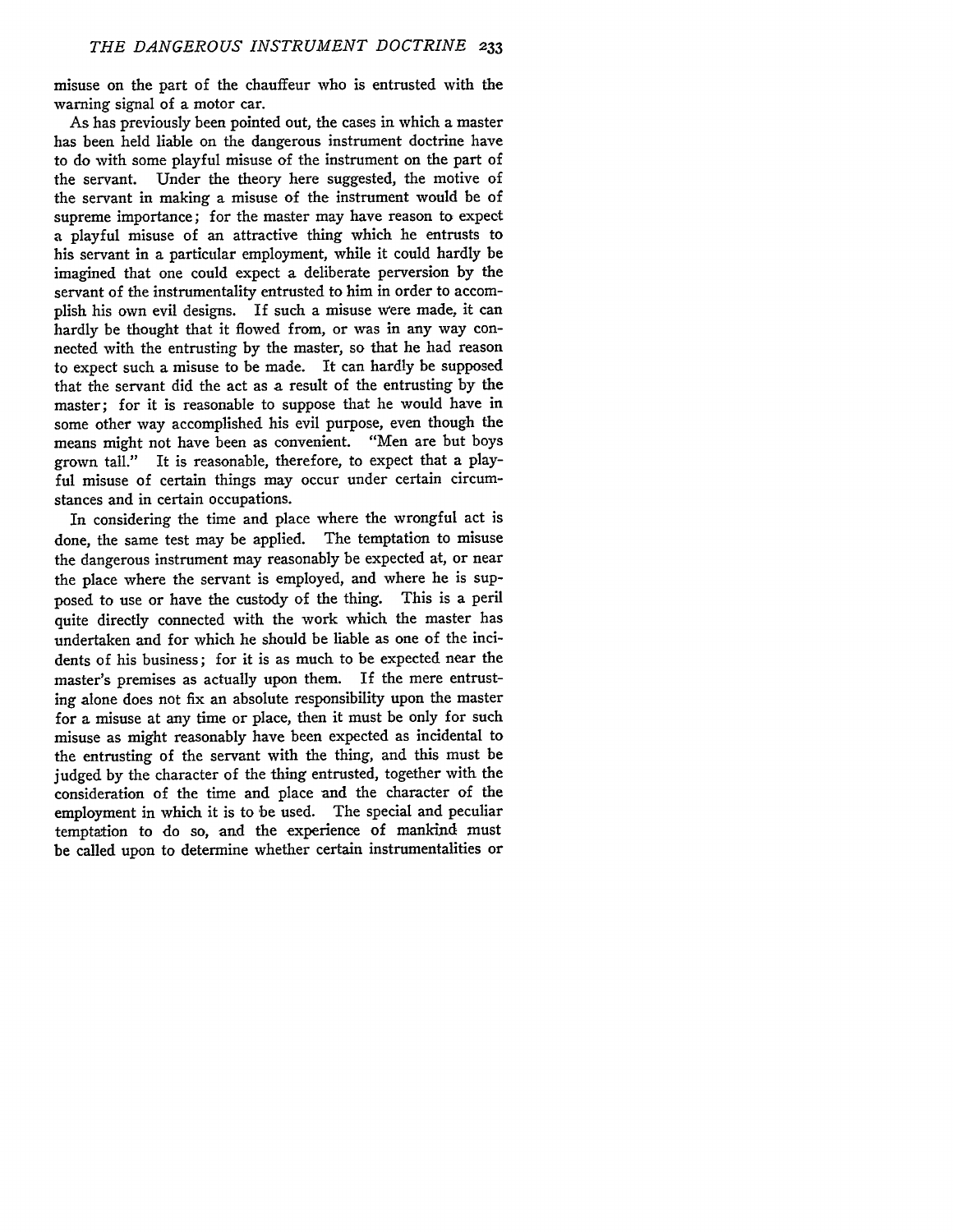appliances are, under certain conditions or employments, peculiarly subject to playful or wanton misuse.

How far from the place of employment the servant may misuse the thing and still subject the master to liability cannot be told with exactness. There can be no definite measure for all cases. It is a question of degree. **All** through agency in determining, the difficult question of fact whether a servant is acting within or without the scope of his employment, we have no other test to go **by.** To tell how far from his place of employment the servant may misuse the dangerous instrument and still make his master liable, is a question not different in kind, and certainly no more difficult of solution, than to tell how far a servant would have to go, to change his acts from a mere detour into a "frolic of his own." It would seem arbitrary, if the master is to be held at all when the servant does the act for his own purpose, to limit his liability only when the acts are done on the master's property. The master ought to be held just as much when the brakeman who has been entrusted with a torpedo, takes it with him to a lunch-room near the tracks while his train is waiting on a siding, and there makes a playful misuse of its dangerous qualities, as if a similar misuse were made while sitting on the steps of the caboose on the company's premises. If the employee should take the torpedo with him to a dance in the evening and there explode it for the purpose of startling the dancers, it could hardly be supposed that the master's liability should be held to extend this far. To say that the master is relieved from liability because he has not entrusted the servant at this time and place, would fix a limitation upon the master's liability which would hold him only for acts done upon the company's property during working hours. It seems more reasonable to say that such a misuse was not so connected with the employment that the master had reason to expect it at such a time or place. The question which should determine the master's liability should be: Could the master have reasonably looked forward to and have expected such a misuse as incidental to entrusting this thing to the servant for use in the master's business?

It is submitted that no proper classification can be made of those things which are dangerous instruments and those which are not.<sup>24</sup> Whether a thing is a dangerous instrument depends

*<sup>24</sup> Barmore v. Vicksburg, etc. Ry. Co.* (904) **85** Miss. 426.